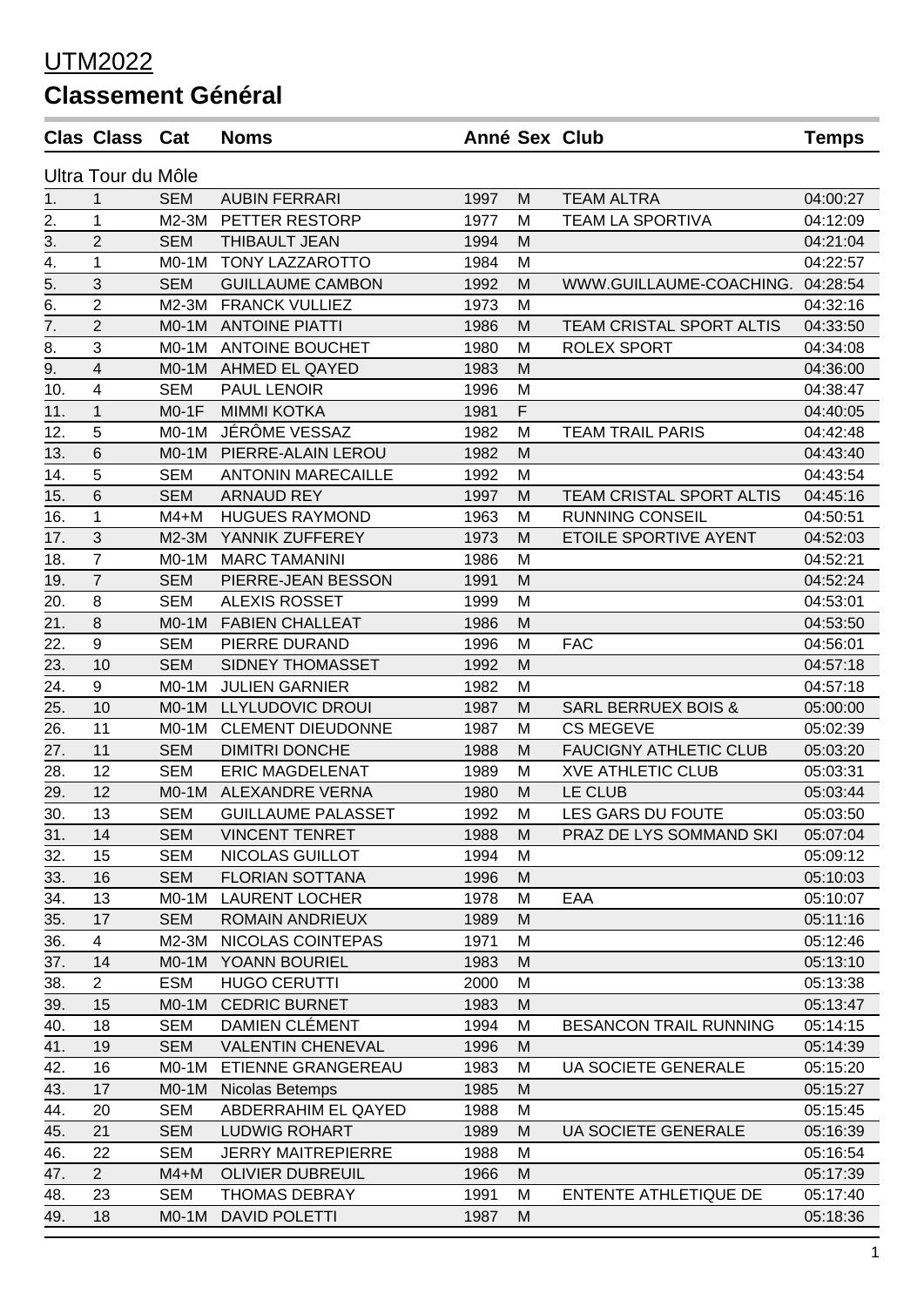|      | <b>Clas Class</b>       | Cat        | <b>Noms</b>                 | Anné Sex Club |   |                               | <b>Temps</b> |
|------|-------------------------|------------|-----------------------------|---------------|---|-------------------------------|--------------|
| 50.  | 5                       | $M2-3M$    | <b>LAMMERT VRIELING</b>     | 1968          | M |                               | 05:19:33     |
| 51.  | 6                       | $M2-3M$    | ROLAND BONNEFOND            | 1975          | M | VEO 2000 LA PLAGNE            | 05:21:12     |
| 52.  | 24                      | <b>SEM</b> | <b>JONATHAN GROSJACQUES</b> | 1988          | M |                               | 05:21:36     |
| 53.  | 19                      | $MO-1M$    | <b>BAPTISTE GAVARD</b>      | 1987          | M |                               | 05:21:50     |
| 54.  | $\overline{7}$          | M2-3M      | LAURENT DAUBENFELD          | 1974          | M |                               | 05:24:06     |
| 55.  | 20                      | $MO-1M$    | <b>THOMAS VERNET</b>        | 1981          | M |                               | 05:24:44     |
| 56.  | 25                      | <b>SEM</b> | <b>ALBAN PLANCHAT</b>       | 1996          | M |                               | 05:25:57     |
| 57.  | 26                      | <b>SEM</b> | <b>FLORENTIN PICQ</b>       | 1993          | M |                               | 05:27:12     |
| 58.  | 27                      | <b>SEM</b> | <b>ALEXIS JEANTET</b>       | 1995          | M |                               | 05:27:46     |
| 59.  | 8                       | M2-3M      | <b>ROLAND CLAVERIE</b>      | 1976          | M | SPORT FOR-ME                  | 05:28:28     |
| 60.  | 28                      | <b>SEM</b> | <b>ADRIEN DABET</b>         | 1990          | M | CAF COLLONGES SOUS            | 05:28:29     |
| 61.  | 21                      | M0-1M      | <b>FABIEN LECONTE</b>       | 1983          | м |                               | 05:30:22     |
| 62.  | 22                      | $MO-1M$    | <b>GUILLAUME JACQUINOT</b>  | 1984          | M | <b>BESANCON TRAIL RUNNING</b> | 05:31:24     |
| 63.  | 23                      | M0-1M      | <b>Florent Dupont</b>       | 1987          | M |                               | 05:33:36     |
| 64.  | 24                      | M0-1M      | <b>JEAN-CHARLES COLUCCI</b> | 1985          | M | PERS-JUSSY TEAM               | 05:34:38     |
| 65.  | $\mathbf 1$             | <b>SEF</b> | <b>VIVA DE MOUSTIER</b>     | 1995          | F |                               | 05:35:40     |
| 66.  | 9                       | M2-3M      | Vincent Le Tinevez          | 1976          | M |                               | 05:37:31     |
| 67.  | $\overline{2}$          | <b>SEF</b> | ANGÉLIQUE SAUTIER           | 1995          | F |                               | 05:38:24     |
| 68.  | 25                      | M0-1M      | <b>JULIEN BERANGER</b>      | 1987          | M |                               | 05:38:27     |
| 69.  | 10                      | M2-3M      | <b>JEROME PRUVOT</b>        | 1977          | M |                               | 05:38:46     |
| 70.  | 26                      | $MO-1M$    | <b>NFABIEN AUDOUI</b>       | 1987          | M |                               | 05:39:10     |
| 71.  | 27                      | $MO-1M$    | <b>JULIEN VITRY</b>         | 1986          | M | <b>JS VINCENDO</b>            | 05:39:25     |
| 72.  | 28                      | $MO-1M$    | <b>ALEXANDRE BARBIER</b>    | 1982          | M |                               | 05:40:30     |
| 73.  | 3                       | <b>SEF</b> | EUGÉNIE INBONA              | 1998          | F |                               | 05:41:10     |
| 74.  | 11                      | M2-3M      | <b>OLIVIER CHANGEA</b>      | 1974          | M | <b>AUTOUR DU TRAIL</b>        | 05:42:55     |
| 75.  | 12                      | M2-3M      | <b>DAVID PADRUN</b>         | 1972          | M |                               | 05:43:17     |
| 76.  | 13                      | M2-3M      | STÉPHANE MARTEAU            | 1971          | M |                               | 05:43:32     |
| 77.  | 14                      | M2-3M      | <b>CYRIL FEVET</b>          | 1973          | M |                               | 05:45:13     |
| 78.  | $\overline{2}$          | $MO-1F$    | <b>MAGALI LACHAUX</b>       | 1979          | F | SALLANCHES TRAIL CLUB         | 05:46:26     |
| 79.  | 29                      | <b>SEM</b> | ETIENNE LE COINTE           | 1995          | M |                               | 05:46:55     |
| 80.  | 1                       | M2-3F      | <b>LINDA HUBBARD</b>        | 1977          | F |                               | 05:48:31     |
| 81.  | 15                      |            | M2-3M Jean Michel Langard   | 1973          | M |                               | 05:48:32     |
| 82.  | 29                      |            | M0-1M IBASILE FAGNON        | 1987          | M |                               | 05:48:50     |
| 83.  | 30                      | <b>SEM</b> | PHILIPPE BETEND             | 1988          | M |                               | 05:49:29     |
| 84.  | 3                       | $MO-1F$    | <b>CÉLINE FINAS</b>         | 1985          | F | UA SOCIETE GENERALE           | 05:49:46     |
| 85.  | 30                      | $MO-1M$    | <b>GABRIELE ROVELLI</b>     | 1980          | M |                               | 05:50:03     |
| 86.  | 31                      | M0-1M      | <b>GUILLAUME PERINET</b>    | 1981          | M |                               | 05:51:10     |
| 87.  | 16                      | M2-3M      | <b>ROEL BRUYLANDT</b>       | 1976          | M | <b>KINETIKSPORTS</b>          | 05:51:45     |
| 88.  | 32                      | M0-1M      | <b>Cedric Lanfrey</b>       | 1987          | M |                               | 05:52:55     |
| 89.  | 33                      | M0-1M      | Sébastien Bonjean           | 1980          | M |                               | 05:54:05     |
| 90.  | 31                      | <b>SEM</b> | <b>ADRIEN BONHOMME</b>      | 1996          | M |                               | 05:54:15     |
| 91.  | 32                      | <b>SEM</b> | <b>TANGUY BLAZER</b>        | 1994          | M |                               | 05:54:15     |
| 92.  | 17                      | M2-3M      | <b>FABRICE JACQUIER</b>     | 1973          | M |                               | 05:56:03     |
| 93.  | 34                      | M0-1M      | <b>BAPTISTE ROGEAU</b>      | 1987          | M |                               | 05:56:07     |
| 94.  | 33                      | <b>SEM</b> | Pierre Flament              | 1992          | M |                               | 05:57:41     |
| 95.  | 18                      | M2-3M      | <b>ETIENNE MONBARON</b>     | 1972          | M |                               | 05:58:57     |
| 96.  | 3                       | M4+M       | <b>NOEL BROISIN BONTAZ</b>  | 1967          | M | EAA                           | 05:59:33     |
| 97.  | $\overline{\mathbf{4}}$ | $M4+M$     | DIDIER DELEMONTEZ           | 1958          | M |                               | 06:00:10     |
| 98.  | 19                      | M2-3M      | <b>THOMAS JACQUOT</b>       | 1977          | M |                               | 06:00:22     |
| 99.  | 35                      | <b>SEM</b> | <b>JOFFREY DOULAT</b>       | 1991          | M | <b>SALLANCHES TRAIL CLUB</b>  | 06:00:50     |
| 100. | 20                      | M2-3M      | YANN LAMINOT                | 1972          | M | LÉMAN TRIATHLON CLUB          | 06:01:14     |
| 101. | 35                      | $MO-1M$    | <b>JULIEN BALADOU</b>       | 1983          | M |                               | 06:01:20     |
| 102. | 36                      | M0-1M      | CHRISTOPHE BUET             | 1987          | M | LA GABELLE                    | 06:02:06     |
| 103. | 37                      | M0-1M      | <b>BRICE VENTURINI</b>      | 1986          | M | LES ALLIGATORS ANNECY         | 06:03:10     |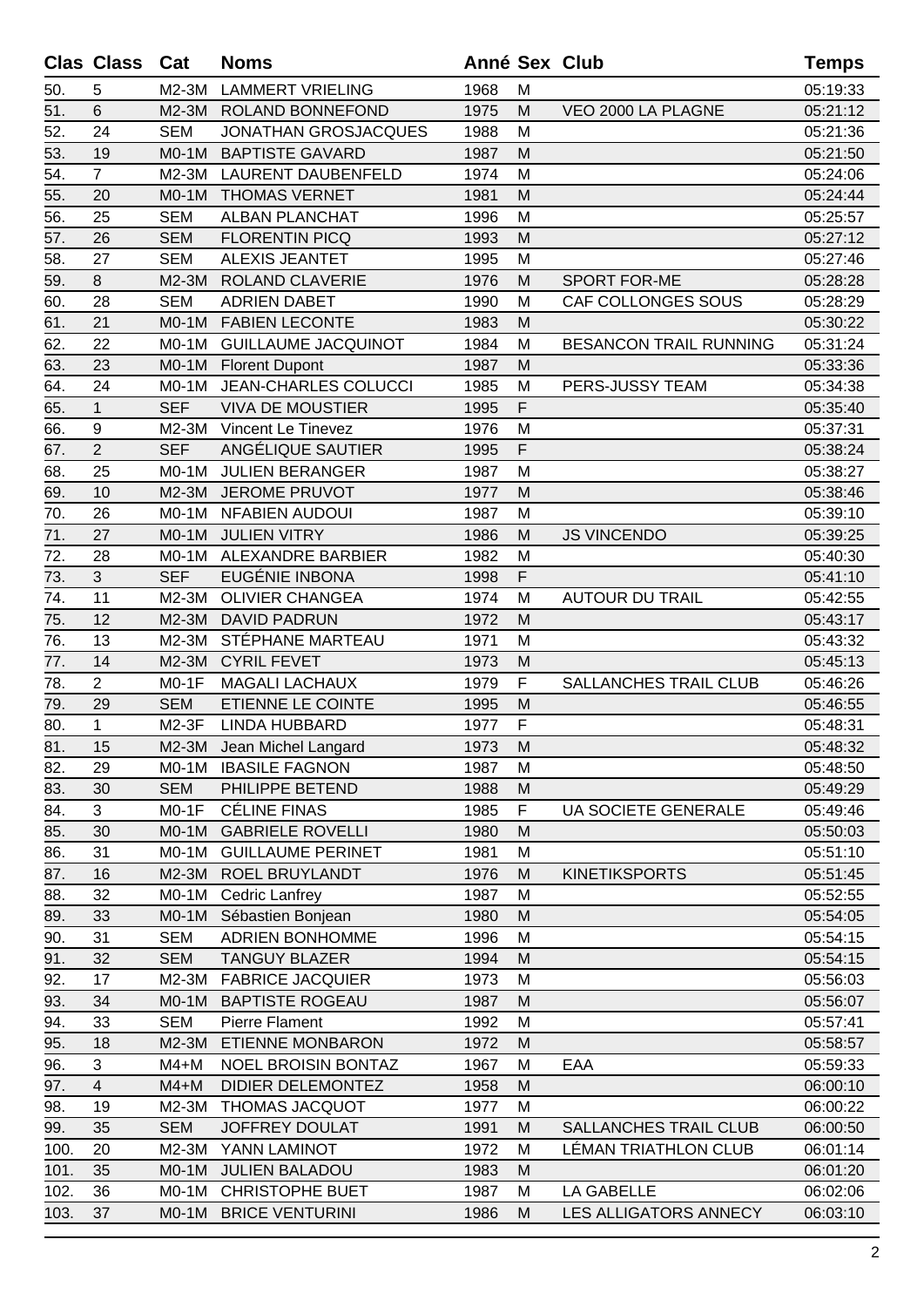|      | <b>Clas Class</b> | Cat        | <b>Noms</b>                   | <b>Anné Sex Club</b> |   |                               | <b>Temps</b> |
|------|-------------------|------------|-------------------------------|----------------------|---|-------------------------------|--------------|
| 104. | 21                | $M2-3M$    | <b>OLIVIER BALME</b>          | 1973                 | M |                               | 06:03:24     |
| 105. | 38                | $MO-1M$    | <b>BAPTISTE HEVIN</b>         | 1987                 | M |                               | 06:03:42     |
| 106. | 5                 | $M4+M$     | <b>MARC VERILHAC</b>          | 1957                 | M |                               | 06:04:00     |
| 107. | 39                | $MO-1M$    | <b>CLEMENT ROS</b>            | 1985                 | M |                               | 06:04:38     |
| 108. | 4                 | <b>SEF</b> | <b>MARION VERRIER BROCHET</b> | 1989                 | F |                               | 06:06:05     |
| 109. | 36                | <b>SEM</b> | <b>ANTHONY CLEMENT</b>        | 1990                 | M | <b>MONTAGNE SPORTS NATURE</b> | 06:06:11     |
| 110. | $\overline{4}$    | $MO-1F$    | <b>MARIE TIQUET</b>           | 1986                 | F |                               | 06:06:25     |
| 111. | 40                | $MO-1M$    | <b>MAXIME VANMARCKE</b>       | 1982                 | M | <b>CAF ANNECY</b>             | 06:06:54     |
| 112. | 22                | $M2-3M$    | MICHAEL ANDRÉ                 | 1973                 | м | ALL-JURA-TRAIL                | 06:06:55     |
| 113. | 23                | $M2-3M$    | <b>CHRISTOPHE PIGNARD</b>     | 1972                 | M | SPORT FOR ME                  | 06:08:02     |
| 114. | 24                | M2-3M      | STÉPHANE PEREZ                | 1971                 | M | <b>FAUCIGNY ATHLETIC CLUB</b> | 06:08:05     |
| 115. | 41                | $MO-1M$    | <b>EMMANUEL JUBLOT</b>        | 1979                 | M | <b>COURIR A POISY</b>         | 06:08:42     |
| 116. | 5                 | $MO-1F$    | <b>SONIA DAVID</b>            | 1983                 | F |                               | 06:09:10     |
| 117. | 42                | $MO-1M$    | <b>GEROME BRANQUART</b>       | 1980                 | M |                               | 06:09:20     |
| 118. | 43                | $MO-1M$    | <b>Fabien Gautheron</b>       | 1979                 | M |                               | 06:09:48     |
| 119. | 37                | <b>SEM</b> | <b>LÉO PARENT</b>             | 1997                 | M |                               | 06:11:11     |
| 120. | 44                | $MO-1M$    | <b>JEREMY LOUDET</b>          | 1983                 | M |                               | 06:11:18     |
| 121. | $\mathbf{1}$      | $M4 + F$   | <b>CHRISTIANE LACOMBE</b>     | 1960                 | F | <b>SAINT JULIEN 74</b>        | 06:11:22     |
| 122. | 38                | <b>SEM</b> | <b>KEVIN RODET</b>            | 1988                 | M |                               | 06:11:58     |
| 123. | 39                | <b>SEM</b> | <b>ANTOINE CORBET</b>         | 1992                 | M | <b>BESANCON TRAIL RUNNING</b> | 06:13:11     |
| 124. | 25                | M2-3M      | <b>TOMMASO CONTI</b>          | 1975                 | M | <b>CMBM</b>                   | 06:13:18     |
| 125. | 5                 | <b>SEF</b> | <b>Lise Chevalier</b>         | 1989                 | F |                               | 06:13:18     |
| 126. | 40                | <b>SEM</b> | THIBAULT FLOC'H               | 1995                 | M |                               | 06:13:40     |
| 127. | 41                | <b>SEM</b> | <b>LOIS BLAISE</b>            | 1988                 | M |                               | 06:14:40     |
| 128. | 26                | M2-3M      | HERVÉ MONNIER                 | 1972                 | M | <b>SALEVE TRAIL</b>           | 06:15:00     |
| 129. | 6                 | $M4+M$     | <b>PIERRE GERINIERE</b>       | 1964                 | M | <b>FAC</b>                    | 06:15:51     |
| 130. | 27                | M2-3M      | <b>OLIVIER GAUDIN</b>         | 1973                 | M | <b>TEAM COUDRAY</b>           | 06:16:31     |
| 131. | 45                | $MO-1M$    | NICOLAS JOUAN                 | 1980                 | M |                               | 06:17:10     |
| 132. | 42                | <b>SEM</b> | LOUIS BOUCHET                 | 1994                 | M |                               | 06:19:31     |
| 133. | 46                | $MO-1M$    | <b>ARNAUD MOLARD</b>          | 1978                 | M |                               | 06:19:41     |
| 134. | 47                | $MO-1M$    | MICKAEL PICHEREAU             | 1986                 | M | <b>CHAMOIS DU MOLE</b>        | 06:20:35     |
| 135. | 28                |            | M2-3M ARNAUD JARABO PLANA     | 1976                 | M |                               | 06:21:15     |
| 136. | 48                |            | M0-1M DAVID DELILLE           | 1978                 | М | SAÔNE MONT D'OR NATURE        | 06:21:47     |
| 137. | 49                |            | M0-1M Severin Lancelle        | 1987                 | M |                               | 06:21:52     |
| 138. | 29                | $M2-3M$    | <b>ARNAUD FRANCAIS</b>        | 1973                 | М | SAONE MONT D OR NATURE        | 06:22:12     |
| 139. | 50                | $MO-1M$    | FLORENT PERRIER-BAVOUX        | 1985                 | M | <b>RAIDLIGHT MASSIF DES</b>   | 06:22:30     |
| 140. | 30                | M2-3M      | <b>JEAN PHILIPPE GAY</b>      | 1974                 | M | PRAZ DE LYS SOMMAND SKI       | 06:23:46     |
| 141. | 31                | $M2-3M$    | <b>GILLES LOUBET</b>          | 1973                 | M | <b>TRIANDINE</b>              | 06:24:19     |
| 142. | 32                | M2-3M      | STÉPHANE ROUDNITSKA           | 1975                 | M | <b>BGSA</b>                   | 06:24:39     |
| 143. | 51                | $MO-1M$    | <b>ROMAIN SAINJON</b>         | 1983                 | M | <b>FAUCIGNY ATHLETIC CLUB</b> | 06:25:13     |
| 144. | 6                 | $MO-1F$    | NATHALIE BOURGEOIS            | 1978                 | F |                               | 06:25:14     |
| 145. | 52                | $MO-1M$    | <b>ROMAIN BOUCHOUX</b>        | 1982                 | M |                               | 06:25:31     |
| 146. | 53                | $MO-1M$    | MICHAËL CHUDZINSKI            | 1986                 | М |                               | 06:27:25     |
| 147. | 54                | $MO-1M$    | <b>LAURENT MORAUD</b>         | 1978                 | M |                               | 06:27:25     |
| 148. | $\overline{7}$    | M4+M       | <b>ERIC BRICE</b>             | 1965                 | M | <b>CMBM</b>                   | 06:28:23     |
| 149. | 33                | $M2-3M$    | ROMUALD MOUCHART              | 1970                 | M |                               | 06:28:26     |
| 150. | 55                | $MO-1M$    | <b>MICHAEL HUTIN</b>          | 1986                 | M | SO TRAIL ANNECY               | 06:29:40     |
| 151. | 34                | $M2-3M$    | <b>THOMAS QUIRK</b>           | 1975                 | M |                               | 06:30:22     |
| 152. | 43                | <b>SEM</b> | <b>MAXIME FRIDIÈRE</b>        | 1988                 | M |                               | 06:33:31     |
| 153. | 35                | $M2-3M$    | CHRISTOPHE MOREL-VULLIEZ      | 1975                 | M |                               | 06:33:35     |
| 154. | 44                | <b>SEM</b> | RÉMI TOINET                   | 1997                 | M |                               | 06:33:50     |
| 155. | 8                 | $M4+M$     | PHILIPPE GAY                  | 1966                 | M | <b>TRAILEURS SEPT MONTS</b>   | 06:34:50     |
| 156. | 36                | $M2-3M$    | PIERRE LOUIS VILLETTE         | 1973                 | M | <b>RUNNING CONSEIL</b>        | 06:34:51     |
| 157. | 37                | $M2-3M$    | <b>RENAUD PONCELET</b>        | 1975                 | M |                               | 06:39:18     |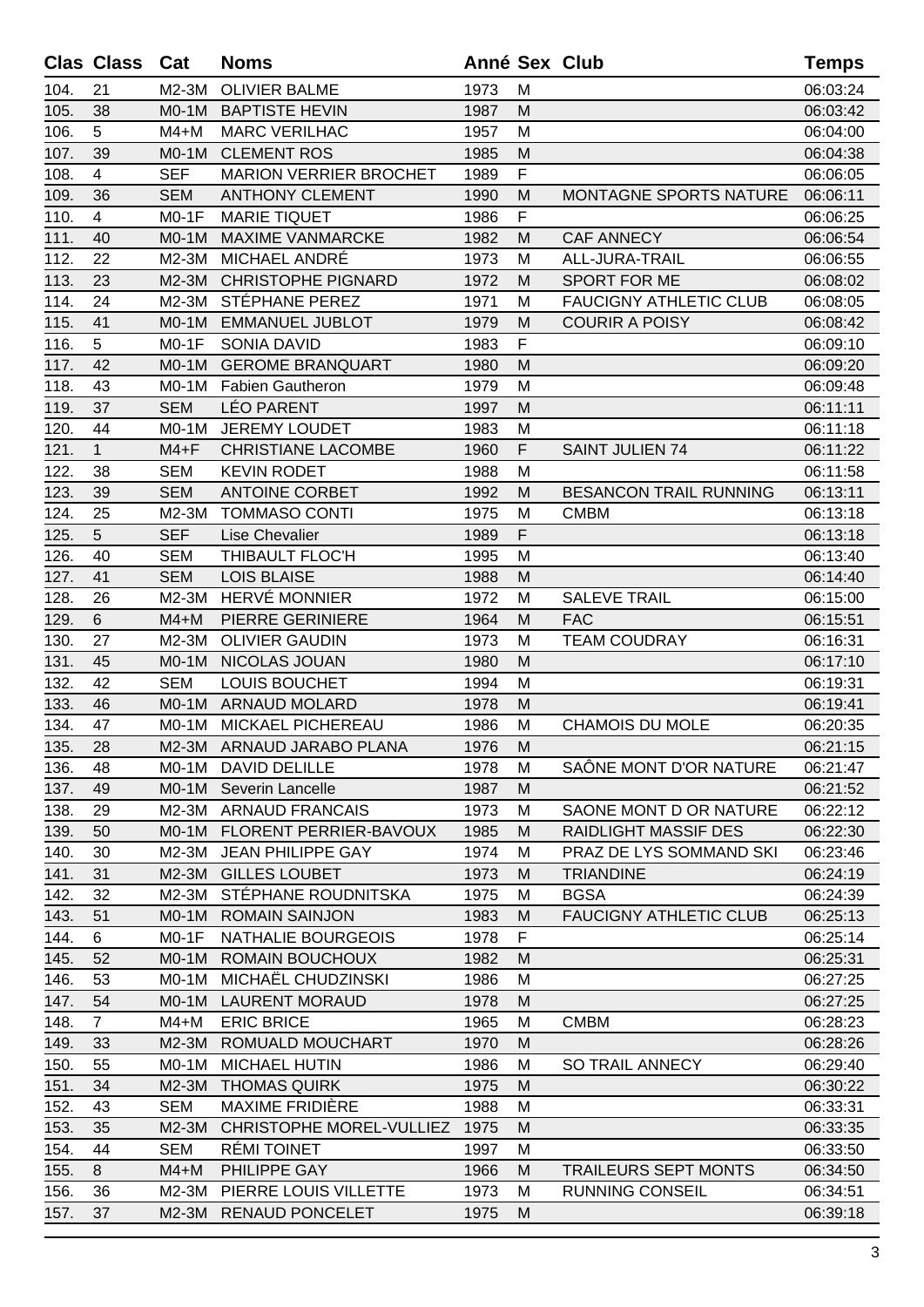|      | <b>Clas Class</b> | Cat        | <b>Noms</b>               | Anné Sex Club |   |                            | <b>Temps</b> |
|------|-------------------|------------|---------------------------|---------------|---|----------------------------|--------------|
| 158. | 9                 | $M4+M$     | <b>GEORGES GINHAC</b>     | 1966          | M |                            | 06:39:19     |
| 159. | 38                | $M2-3M$    | <b>GUILLAUME QUÉRU</b>    | 1974          | M |                            | 06:40:21     |
| 160. | 56                | $MO-1M$    | NICOLAS ROCHE             | 1985          | M |                            | 06:40:27     |
| 161. | 45                | <b>SEM</b> | <b>VICTOR GARRAUD</b>     | 1989          | M |                            | 06:40:31     |
| 162. | 39                | M2-3M      | RAPHAËL GRENNO            | 1974          | M | POMPIERS CAROUGE           | 06:40:38     |
| 163. | 46                | <b>SEM</b> | <b>FLORIAN MATHEZ</b>     | 1995          | M | SAONE MONT D'OR NATURE     | 06:40:45     |
| 164. | $\overline{2}$    | M2-3F      | <b>MARIE CASTELLA</b>     | 1976          | F |                            | 06:41:21     |
| 165. | 57                | $MO-1M$    | <b>BENOIT CHRISTIN</b>    | 1985          | M | <b>COURIR A POISY</b>      | 06:42:02     |
| 166. | 40                | $M2-3M$    | <b>GHISLAIN VARIN</b>     | 1976          | M |                            | 06:42:30     |
| 167. | $\overline{7}$    | $MO-1F$    | <b>CLAIRE HEUGEBAERT</b>  | 1981          | F |                            | 06:45:14     |
| 168. | 6                 | <b>SEF</b> | Melinda Parfait           | 1989          | F |                            | 06:45:14     |
| 169. | 41                | M2-3M      | RAPHAEL CHAPPAZ           | 1968          | M | <b>ATSCAF DES SAVOIE</b>   | 06:45:17     |
| 170. | 58                | $MO-1M$    | SEBASTIEN DEGEORGE        | 1978          | M |                            | 06:45:32     |
| 171. | 47                | <b>SEM</b> | YOHAN PINGET              | 1993          | M |                            | 06:46:26     |
| 172. | 48                | <b>SEM</b> | <b>ANTOINE FAZIO</b>      | 1994          | M |                            | 06:46:42     |
| 173. | 49                | <b>SEM</b> | <b>THIBAUT LEBEL</b>      | 1993          | M | 02 FOUT L'FEU              | 06:47:33     |
| 174. | 50                | <b>SEM</b> | <b>GUILLAUME BARALON</b>  | 1991          | M |                            | 06:48:11     |
| 175. | 59                | $MO-1M$    | <b>Olivier Planchais</b>  | 1982          | M |                            | 06:48:27     |
| 176. | 51                | <b>SEM</b> | <b>FRANÇOIS KOWALCZYK</b> | 1995          | M |                            | 06:48:30     |
| 177. | 60                | $MO-1M$    | <b>JULIEN HERVE</b>       | 1986          | м | <b>UA SOCIETE GENERALE</b> | 06:51:00     |
| 178. | 52                | <b>SEM</b> | <b>LORIS POUSSIN</b>      | 1994          | M |                            | 06:51:16     |
| 179. | 53                | <b>SEM</b> | <b>THOMAS ROJAS</b>       | 1994          | M |                            | 06:52:08     |
| 180. | 61                | $MO-1M$    | <b>LAURENT CHARREL</b>    | 1980          | M |                            | 06:53:16     |
| 181. | 42                | $M2-3M$    | <b>GERARD SALAMON</b>     | 1977          | M |                            | 06:53:17     |
| 182. | 43                | M2-3M      | <b>DAVID MIGUEL</b>       | 1973          | M | TRAILEURS VAL'Ô JURA       | 06:53:27     |
| 183. | 10                | $M4+M$     | <b>ALAIN DEMOND</b>       | 1963          | M | <b>USO ATHLETISME</b>      | 06:53:28     |
| 184. | 8                 | $MO-1F$    | <b>CATHERINE LONCHAMP</b> | 1981          | F |                            | 06:53:46     |
| 185. | 62                | $MO-1M$    | <b>CÉDRIC NAYRAL</b>      | 1987          | M |                            | 06:54:50     |
| 186. | 54                | <b>SEM</b> | <b>Guillaume Antier</b>   | 1996          | M |                            | 06:57:02     |
| 187. | 9                 | $MO-1F$    | <b>MARION RABALLAND</b>   | 1986          | F |                            | 06:57:15     |
| 188. | 63                | $MO-1M$    | <b>ANTOINE MOTTAS</b>     | 1985          | M | BESANCON TRAIL RUNNING     | 06:59:55     |
| 189. | 64                |            | M0-1M JÉRÉMIE DUHAMEL     | 1980          | M | MONTROUGE ATHLETISME       | 07:00:54     |
| 190. | 44                |            | M2-3M STEPHANE MATHELIN   | 1975          | M | <b>COURIR A POISY</b>      | 07:01:00     |
| 191. | 65                | $MO-1M$    | <b>ANTHONY DESFOUX</b>    | 1981          | М |                            | 07:02:42     |
| 192. | 11                | M4+M       | PHILIPPE VANIN            | 1967          | M |                            | 07:02:49     |
| 193. | 66                | $MO-1M$    | ARISTIDE FILES TEIXEIRA   | 1984          | M |                            | 07:03:37     |
| 194. | 45                | M2-3M      | <b>DAVID CRISINEL</b>     | 1973          | M | EAA LA FOULÉE              | 07:03:51     |
| 195. | 67                | $MO-1M$    | <b>HAKIM SAHRAOUI</b>     | 1978          | М | EAA LA FOULÉE              | 07:03:52     |
| 196. | 68                | M0-1M      | NICOLAS MARCHAL           | 1978          | м |                            | 07:03:56     |
| 197. | 69                | $MO-1M$    | <b>ALEXIS DIJOUD</b>      | 1983          | м |                            | 07:04:36     |
| 198. | 70                | $MO-1M$    | <b>DAVID TERRASSON</b>    | 1978          | M | SALEVE TRAIL / WEPERF      | 07:04:55     |
| 199. | 12                | $M4+M$     | PATRICK CHAMBET           | 1964          | M | <b>CHAMBET PATRICK</b>     | 07:04:58     |
| 200. | 10                | $MO-1F$    | <b>ESTHER BRUMME</b>      | 1980          | F |                            | 07:05:09     |
| 201. | 46                | $M2-3M$    | <b>ARNAUD GUIDICI</b>     | 1976          | M |                            | 07:05:15     |
| 202. | 71                | M0-1M      | MAXIME PORTARRIEU-CAMY    | 1987          | M |                            | 07:05:41     |
| 203. | 11                | $MO-1F$    | Sarah BEOLET              | 1984          | F |                            | 07:06:41     |
| 204. | $\overline{7}$    | <b>SEF</b> | <b>AUDE COURIOL</b>       | 1989          | F |                            | 07:06:41     |
| 205. | 13                | $M4+M$     | <b>DOMINIC BELANGER</b>   | 1966          | М | SAONE MONT D OR NATURE     | 07:06:51     |
| 206. | 72                | $MO-1M$    | <b>Frederic MAIGNANT</b>  | 1979          | M |                            | 07:07:44     |
| 207. | 12                | $MO-1F$    | <b>MARIE LORGE</b>        | 1981          | F |                            | 07:08:01     |
| 208. | 73                | M0-1M      | <b>EMMANUEL BESSON</b>    | 1984          | M |                            | 07:08:55     |
| 209. | 47                | $M2-3M$    | <b>FREDERIC MENCIER</b>   | 1973          | М | <b>TRAIL-PASSION.NET</b>   | 07:08:58     |
| 210. | 74                | M0-1M      | Damien Beolet             | 1982          | M |                            | 07:09:28     |
| 211. | 75                | $MO-1M$    | NICOLAS SARRAZY           | 1981          | M |                            | 07:11:46     |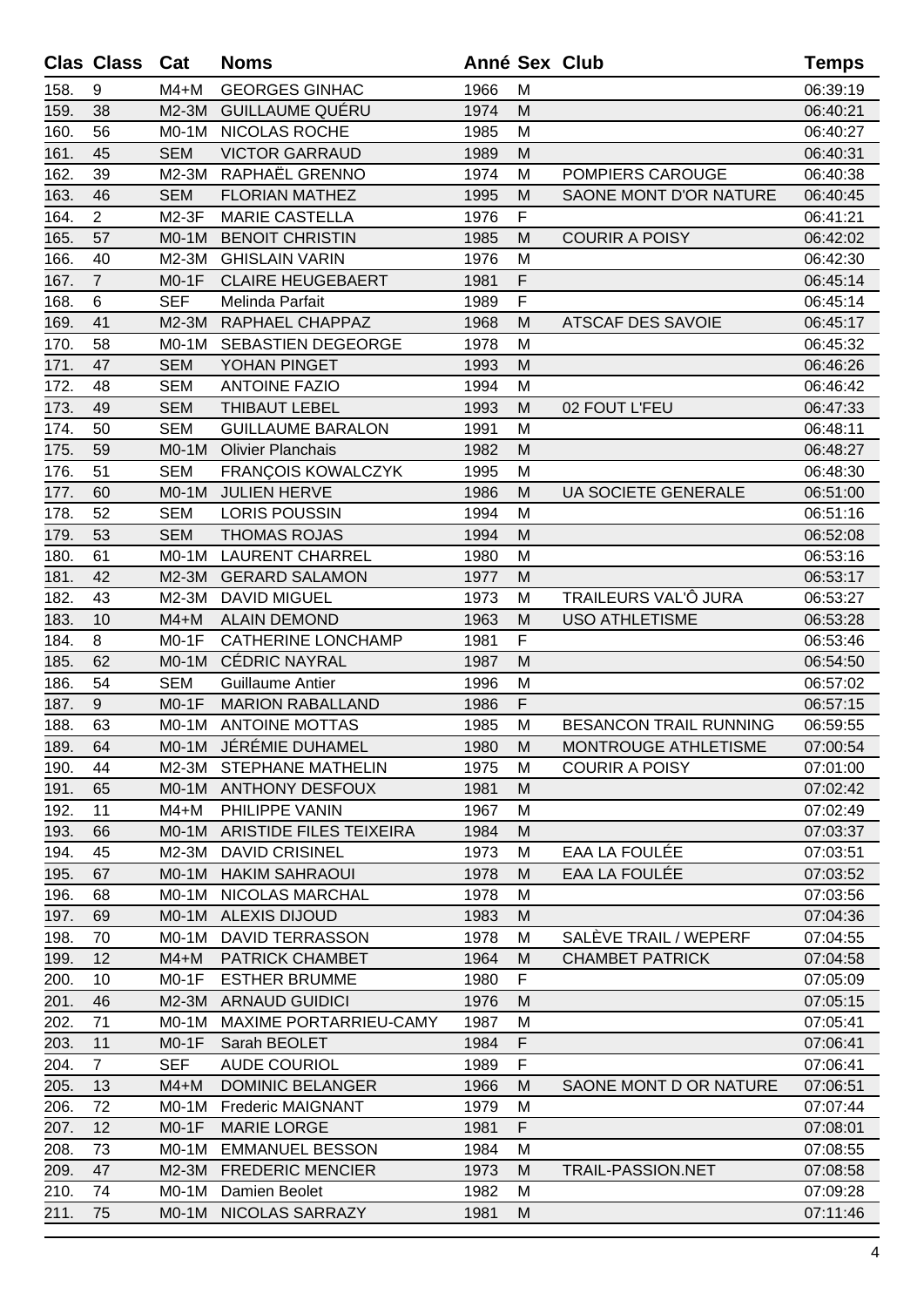|      | <b>Clas Class</b> | Cat        | <b>Noms</b>                      | Anné Sex Club |             |                               | <b>Temps</b> |
|------|-------------------|------------|----------------------------------|---------------|-------------|-------------------------------|--------------|
| 212. | 3                 | $M2-3F$    | <b>VIRGINIE LARUE</b>            | 1975          | F           | SAÔNE MONT D'OR NATURE        | 07:11:47     |
| 213. | $\overline{4}$    | $M2-3F$    | <b>MARIE-LAURE FERRARI</b>       | 1970          | F           |                               | 07:12:13     |
| 214. | 14                | $M4+M$     | <b>GILLES BERTRAND</b>           | 1966          | M           | <b>ATHLE DES ROCAILLES</b>    | 07:14:35     |
| 215. | 15                | $M4+M$     | <b>ALAIN GANDER</b>              | 1960          | M           | <b>FAUCIGNY ATHLETIC CLUB</b> | 07:16:11     |
| 216. | 55                | <b>SEM</b> | <b>CLÉMENT FOLLIET</b>           | 1995          | M           |                               | 07:18:09     |
| 217. | 56                | <b>SEM</b> | <b>DIMITRI BERLOT</b>            | 1991          | M           |                               | 07:18:21     |
| 218. | 76                | $MO-1M$    | <b>FLORENT DUTARQUE</b>          | 1982          | M           |                               | 07:19:32     |
| 219. | $\overline{2}$    | $M4 + F$   | <b>HELENE CABALE</b>             | 1966          | F           | RUNNING CONSEIL AVIGNON       | 07:21:21     |
| 220. | 48                | M2-3M      | <b>THOMAS KERNEN</b>             | 1975          | M           |                               | 07:22:32     |
| 221. | 13                | $MO-1F$    | <b>CLAUDINE MONTMEAS</b>         | 1980          | F           |                               | 07:22:40     |
| 222. | 77                | $MO-1M$    | PIERRE BRUSSON                   | 1987          | M           |                               | 07:23:03     |
| 223. | 78                | $MO-1M$    | <b>ROMAIN MARDUEL</b>            | 1980          | M           | TRAILER DU SALÈVE             | 07:26:42     |
| 224. | 79                | $MO-1M$    | <b>RUDY GIAQUINTO</b>            | 1979          | M           |                               | 07:26:42     |
| 225. | 14                | $MO-1F$    | <b>CHRISTELLE PERDRIEU</b>       | 1984          | F           |                               | 07:27:24     |
| 226. | 49                | M2-3M      | <b>KANCHHA GHALE</b>             | 1972          | M           |                               | 07:27:52     |
| 227. | 50                | $M2-3M$    | <b>OLIVIER ORSET</b>             | 1971          | M           |                               | 07:29:13     |
| 228. | 15                | $MO-1F$    | <b>MARIE VARIN</b>               | 1979          | $\mathsf F$ |                               | 07:31:05     |
| 229. | 16                | $M4+M$     | PASCAL BEAU                      | 1958          | M           |                               | 07:31:06     |
| 230. | 16                | $MO-1F$    | <b>LUCIE LORIA</b>               | 1983          | F           |                               | 07:31:59     |
| 231. | 51                | M2-3M      | <b>LASZLO VUTSKITS</b>           | 1970          | M           |                               | 07:32:33     |
| 232. | 5                 | $M2-3F$    | NATACHA WYPYCH                   | 1973          | F           |                               | 07:34:34     |
| 233. | 80                | $MO-1M$    | <b>VIKRAMSINGH BHEEMUCK</b>      | 1985          | M           |                               | 07:37:28     |
| 234. | 57                | <b>SEM</b> | <b>FRANÇOIS XAVIER TEYSSEIRE</b> | 1993          | M           |                               | 07:37:32     |
| 235. | 17                | $MO-1F$    | <b>FANNY COTTET</b>              | 1983          | F           |                               | 07:38:36     |
| 236. | 52                | M2-3M      | <b>JOAQUIN BENJUMEA</b>          | 1968          | M           |                               | 07:38:49     |
| 237. | 81                | $MO-1M$    | ALEXANDRE MASNEUF                | 1980          | M           |                               | 07:40:49     |
| 238. | 82                | M0-1M      | PIERRICK ROGUET                  | 1981          | M           |                               | 07:44:31     |
| 239. | 53                | $M2-3M$    | <b>ULRICH RAFFENEL</b>           | 1976          | M           |                               | 07:45:01     |
| 240. | 83                | M0-1M      | <b>ROMAIN FORTIER</b>            | 1984          | M           |                               | 07:46:32     |
| 241. | 8                 | <b>SEF</b> | LÉA RAFFIN-LUXEMBOURG            | 1995          | F           |                               | 07:47:50     |
| 242. | 9                 | <b>SEF</b> | <b>MATHILDE FARGEAT</b>          | 1995          | $\mathsf F$ |                               | 07:47:50     |
| 243. | $6\phantom{1}$    |            | M2-3F SHERIDAN STRIDE            | 1976          | F.          | WILD TRAIL CHAMONIX           | 07:47:55     |
| 244. | 17                | $M4+M$     | <b>DENIS DESCAMPS</b>            | 1959          | м           | ORTEIL EN POINTES             | 07:48:25     |
| 245. | 10                | <b>SEF</b> | <b>LOUISE MARIN</b>              | 1999          | F           |                               | 07:49:15     |
| 246. | 84                | $MO-1M$    | ALEXANDRE RAFFENEL               | 1987          | M           |                               | 07:50:23     |
| 247. | 85                | $MO-1M$    | <b>DAVID TEJEDOR</b>             | 1978          | M           |                               | 07:51:12     |
| 248. | 54                | $M2-3M$    | FRÉDÉRIC JUPPET                  | 1971          | м           | LTC - LUCENAY TRAIL CLUB      | 07:51:12     |
| 249. | 55                | $M2-3M$    | <b>CHRISTOPHE VAN</b>            | 1968          | M           |                               | 07:51:37     |
| 250. | 86                | M0-1M      | JEAN-DAVID RAFFENEL              | 1985          | M           |                               | 07:51:53     |
| 251. | 56                | $M2-3M$    | <b>BERNARD ROUX</b>              | 1976          | M           | <b>ANNECY</b>                 | 07:57:38     |
| 252. | 58                | SEM        | <b>GRÉGOIRE VANREEPINGHEN</b>    | 1988          | M           |                               | 07:58:05     |
| 253. | 87                | $MO-1M$    | <b>QUENTIN LAMARE</b>            | 1980          | M           |                               | 07:59:22     |
| 254. | $\overline{7}$    | $M2-3F$    | DELPHINE ROUÉ                    | 1977          | F           | <b>UAI</b>                    | 08:02:23     |
| 255. | 18                | $MO-1F$    | <b>LAURA JUILLET</b>             | 1980          | F           |                               | 08:02:41     |
| 256. | 88                | M0-1M      | CHRISTOPHE STROOBANT             | 1979          | M           |                               | 08:03:01     |
| 257. | 89                | $MO-1M$    | <b>CHRISTOPHE BRYCH</b>          | 1983          | M           |                               | 08:03:50     |
| 258. | 18                | $M4+M$     | <b>JEAN MARC PERATONE</b>        | 1967          | M           |                               | 08:03:53     |
| 259. | 90                | $MO-1M$    | <b>ERDAL MERDIN</b>              | 1980          | M           |                               | 08:13:06     |
| 260. | 57                | M2-3M      | <b>DOMINIQUE WORETH</b>          | 1968          | M           | <b>CMBM</b>                   | 08:15:30     |
| 261. | 59                | <b>SEM</b> | <b>FLORENT CARRAL</b>            | 1990          | M           |                               | 08:19:44     |
| 262. | 91                | M0-1M      | <b>CYRIL CARRAL</b>              | 1980          | M           |                               | 08:19:44     |
| 263. | 19                | $M4+M$     | <b>SILVIU IANOS</b>              | 1959          | M           |                               | 08:20:40     |
| 264. | 92                | $MO-1M$    | <b>JONATHAN VELLUT</b>           | 1986          | M           |                               | 08:22:25     |
| 265. | 20                | $M4+M$     | <b>ERIC LORIAU</b>               | 1964          | M           | OPTIMASPORT SOLUTIONS         | 08:22:26     |
|      |                   |            |                                  |               |             |                               |              |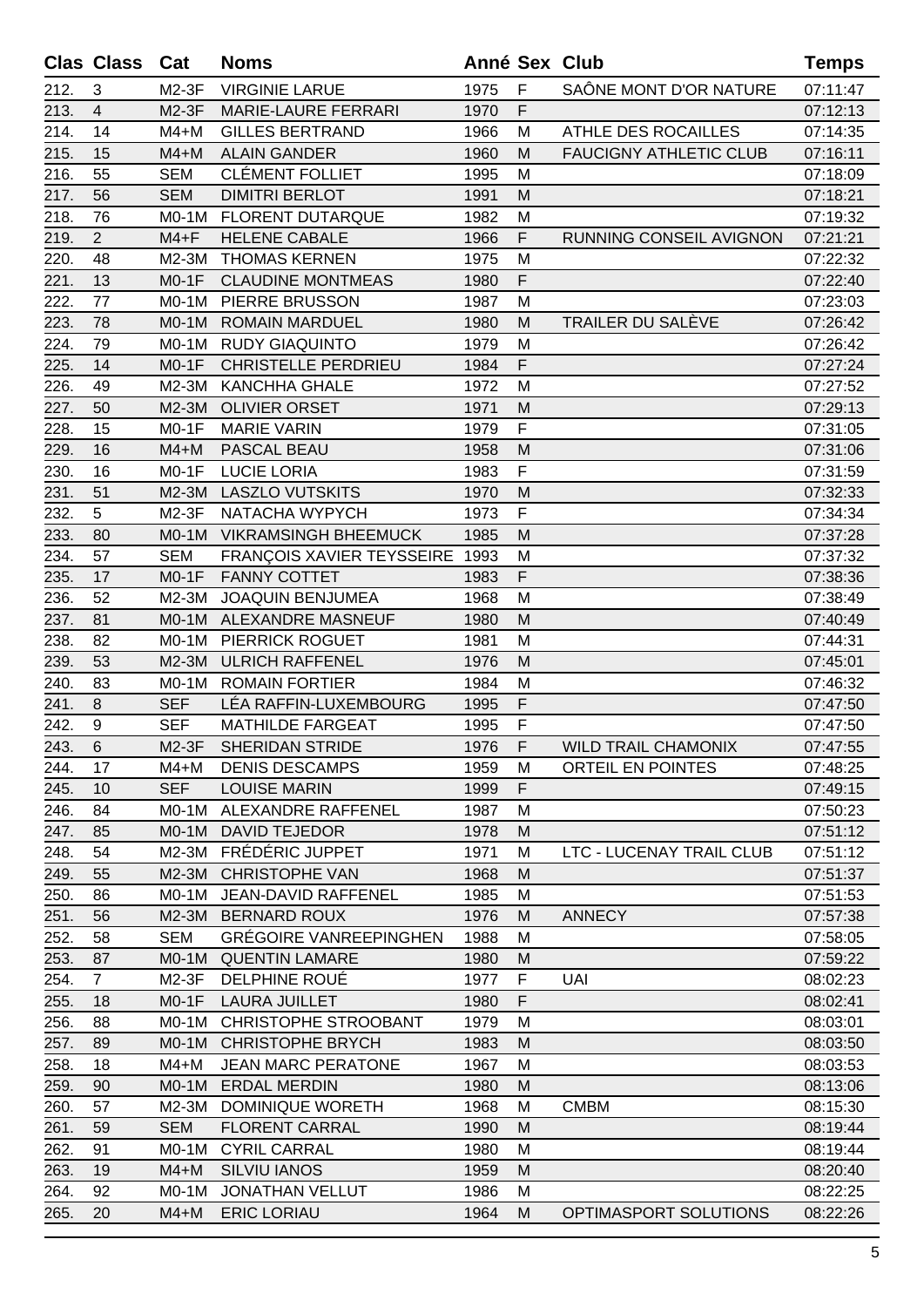|            | <b>Clas Class</b> | Cat        | <b>Noms</b>                |      |   | <b>Anné Sex Club</b>          | <b>Temps</b> |
|------------|-------------------|------------|----------------------------|------|---|-------------------------------|--------------|
| 266.       | 3                 | <b>ESM</b> | <b>LILIAN ROUX</b>         | 2000 | M |                               | 08:26:01     |
| 267.       | 11                | <b>SEF</b> | <b>SALOMEE ROUX</b>        | 1996 | F |                               | 08:26:02     |
| 268.       | 93                | $MO-1M$    | <b>FREDERIC GUISOLAN</b>   | 1979 | M |                               | 08:27:51     |
| 269.       | 94                | $MO-1M$    | <b>GABRIEL RODRIGUEZ</b>   | 1985 | M |                               | 08:29:36     |
| 270.       | 21                | $M4+M$     | <b>DIDIER DUPONT</b>       | 1964 | M |                               | 08:39:03     |
| 271.       | 60                | <b>SEM</b> | <b>GAUTHIER BERNARD</b>    | 1988 | M |                               | 08:39:04     |
| 272.       | 95                | $MO-1M$    | <b>DAMIEN CHAILLOT</b>     | 1982 | M | <b>TRAILERSDIJONNAIS</b>      | 08:39:06     |
| 273.       | 22                | $M4+M$     | <b>MARC GRASSET</b>        | 1962 | M |                               | 08:59:39     |
| 274.       | 61                | <b>SEM</b> | <b>JEREMY AUBINEL</b>      | 1989 | M |                               | 09:01:31     |
| 275.       | 19                | $MO-1F$    | SOPHIE LECOQ               | 1985 | F |                               | 09:08:45     |
| 276.       | 23                | $M4+M$     | <b>BERNARD SELLERON</b>    | 1948 | M |                               | 09:10:04     |
| 277.       | 58                | M2-3M      | <b>CHRISTOPHE GOSSELIN</b> | 1971 | M | <b>TEAM CDLC</b>              | 09:12:37     |
| 278.       | 62                | <b>SEM</b> | NICOLAS BACHELLIER         | 1990 | M |                               | 09:14:16     |
| 279.       | 63                | <b>SEM</b> | YOANN AMAVI                | 1992 | M |                               | 09:21:24     |
| 280.       | 96                | $MO-1M$    | <b>ROMAIN LABAUTE</b>      | 1985 | M |                               | 09:46:59     |
| 281.       | 97                | $MO-1M$    | NICOLAS SOARES             | 1985 | M |                               | 09:51:09     |
| 282.       | 59                | M2-3M      | <b>LAURENT MARIN</b>       | 1969 | M |                               | 09:54:27     |
| <b>DNF</b> | $-1$              | $MO-1M$    | <b>KEVIN DUNAND</b>        | 1987 | M |                               |              |
| <b>DNF</b> | $-1$              | <b>SEM</b> | <b>EWOUD LAUDY</b>         | 1999 | M |                               |              |
| <b>DNF</b> | $-1$              | <b>SEM</b> | <b>GABRIEL SINTES</b>      | 1994 | M |                               |              |
| <b>DNF</b> | $-1$              | <b>SEF</b> | <b>CAMILLE ANCEY</b>       | 1998 | F | <b>CMBM</b>                   |              |
| <b>DNF</b> | $-1$              | M2-3M      | STÉPHANE FERRIÈRE          | 1971 | M | <b>FAUCIGNY ATHLETIC CLUB</b> |              |
| <b>DNF</b> | $-1$              | M2-3M      | <b>GUILLAUME ARNOLD</b>    | 1969 | M |                               |              |
| <b>DNF</b> | $-1$              | $MO-1M$    | NICOLAS ROSSET             | 1980 | M |                               |              |
| <b>DNF</b> | $-1$              | <b>SEM</b> | DAVID LE PRE               | 1989 | M |                               |              |
| <b>DNF</b> | $-1$              | <b>SEM</b> | <b>FABIEN REYNES</b>       | 1991 | M | <b>MUNSTER RUGBY</b>          |              |
| <b>DNF</b> | $-1$              | <b>SEM</b> | FEDERICO ALDO EMILIANO     | 1992 | M | <b>LIFERS WITHOUT BORDERS</b> |              |
| <b>DNF</b> | $-1$              | $MO-1M$    | <b>GUILHEM CORNU</b>       | 1986 | M |                               |              |
| <b>DNF</b> | $-1$              | <b>SEF</b> | <b>CLÉMENCE FIORIO</b>     | 1990 | F |                               |              |
| <b>DNF</b> | $-1$              | $M4+M$     | THIERRY BARBARIT           | 1962 | M |                               |              |
| <b>DNF</b> | $-1$              | <b>SEM</b> | PIERRICK LAULAN            | 1991 | M | <b>WINTER TEAM</b>            |              |
| <b>DNF</b> | $-1$              | $M2-3F$    | ELENA NICOSIA              | 1975 | F |                               |              |
| <b>DNF</b> | $-1$              | M4+M       | JEAN-NOEL DEROCHE          | 1964 | M | <b>EVEIL DE SARRY</b>         |              |
| <b>DNF</b> | $-1$              | <b>SEM</b> | Marc Delteil               | 1996 | M |                               |              |
| <b>DNS</b> | $-1$              | <b>SEM</b> | JÉRÉMIE MARIN              | 1991 | M |                               |              |
| <b>DNS</b> | $-1$              | <b>SEM</b> | <b>JEREMY GOGUET</b>       | 1988 | M |                               |              |
| <b>DNS</b> | $-1$              | M2-3M      | <b>JAMES COATES</b>        | 1975 | M |                               |              |
| <b>DNS</b> | $-1$              | <b>SEM</b> | <b>XAVIER BURDEYRON</b>    | 1989 | M |                               |              |
| <b>DNS</b> | 1                 | <b>ESM</b> | <b>OSCAR EVRARD</b>        | 2002 | M | <b>CMBM</b>                   | 04:56:04     |
| <b>DNS</b> | $-1$              | $MO-1M$    | <b>BENOIT THOMASSON</b>    | 1985 | M |                               |              |
| <b>DNS</b> | $-1$              | M2-3M      | <b>STEPHANE METAIRIE</b>   | 1971 | M | ASJ74                         |              |
| <b>DNS</b> | $-1$              | $MO-1M$    | YANNICK LETANG             | 1985 | M |                               |              |
| <b>DNS</b> | $-1$              | $MO-1M$    | JÉRÔME KOPP                | 1980 | M |                               |              |
| <b>DNS</b> | $-1$              | $M4+M$     | <b>JEAN CLAUDE PERRET</b>  | 1959 | M |                               |              |
| <b>DNS</b> | $-1$              | <b>SEM</b> | YOANN ANDRÉOLI             | 1991 | M |                               |              |
| <b>DNS</b> | $-1$              | $MO-1M$    | <b>ROMAIN RADWAN</b>       | 1982 | M |                               |              |
| <b>DNS</b> | $-1$              | $MO-1M$    | YOHANN SECHET              | 1984 | M |                               |              |
| <b>DNS</b> | $-1$              | <b>SEF</b> | <b>MELANIE MIERE</b>       | 1988 | F |                               |              |
| <b>DNS</b> | 33                | <b>SEM</b> | <b>BRIAC PHILIPPE</b>      | 1993 | M |                               | 05:57:41     |
| <b>DNS</b> | $-1$              | $M4+M$     | <b>OLIVIER GUYOT</b>       | 1966 | M | <b>TEAM COUDRAY</b>           |              |
| <b>DNS</b> | $-1$              | $MO-1M$    | <b>CHRISTOPHE GROLLEAU</b> | 1980 | M |                               |              |
| <b>DNS</b> | $-1$              | $MO-1F$    | <b>JANA GIBALOVA</b>       | 1984 | F | <b>WILD TRAIL CHAMONIX</b>    |              |
| <b>DNS</b> | $-1$              | M2-3M      | FRÉDÉRIC BAECHELEN         | 1971 | M |                               |              |
| <b>DNS</b> | $-1$              | $MO-1M$    | <b>JONATHAN MAGNIN</b>     | 1986 | M | B.A.F                         |              |